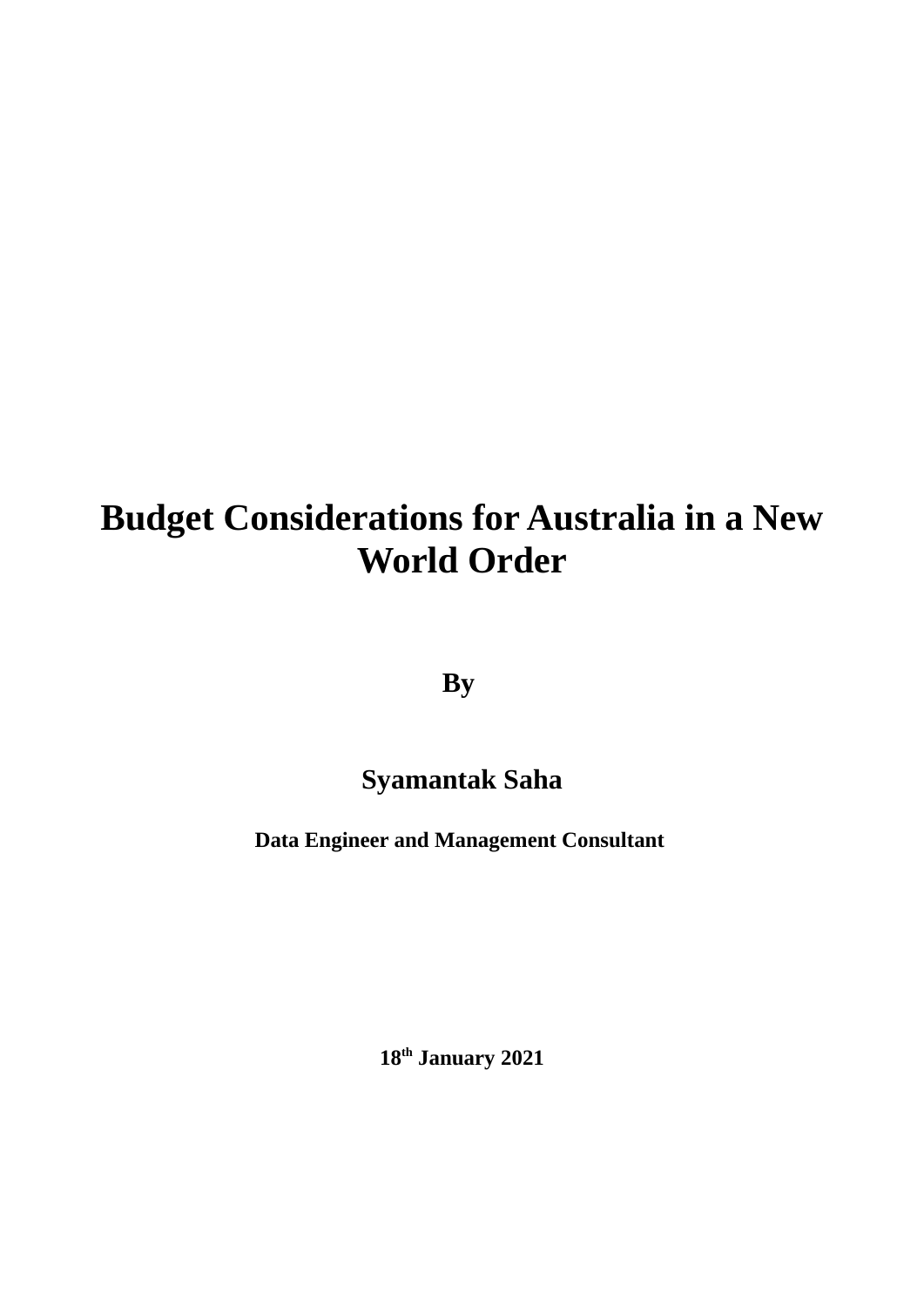## **Table of Contents**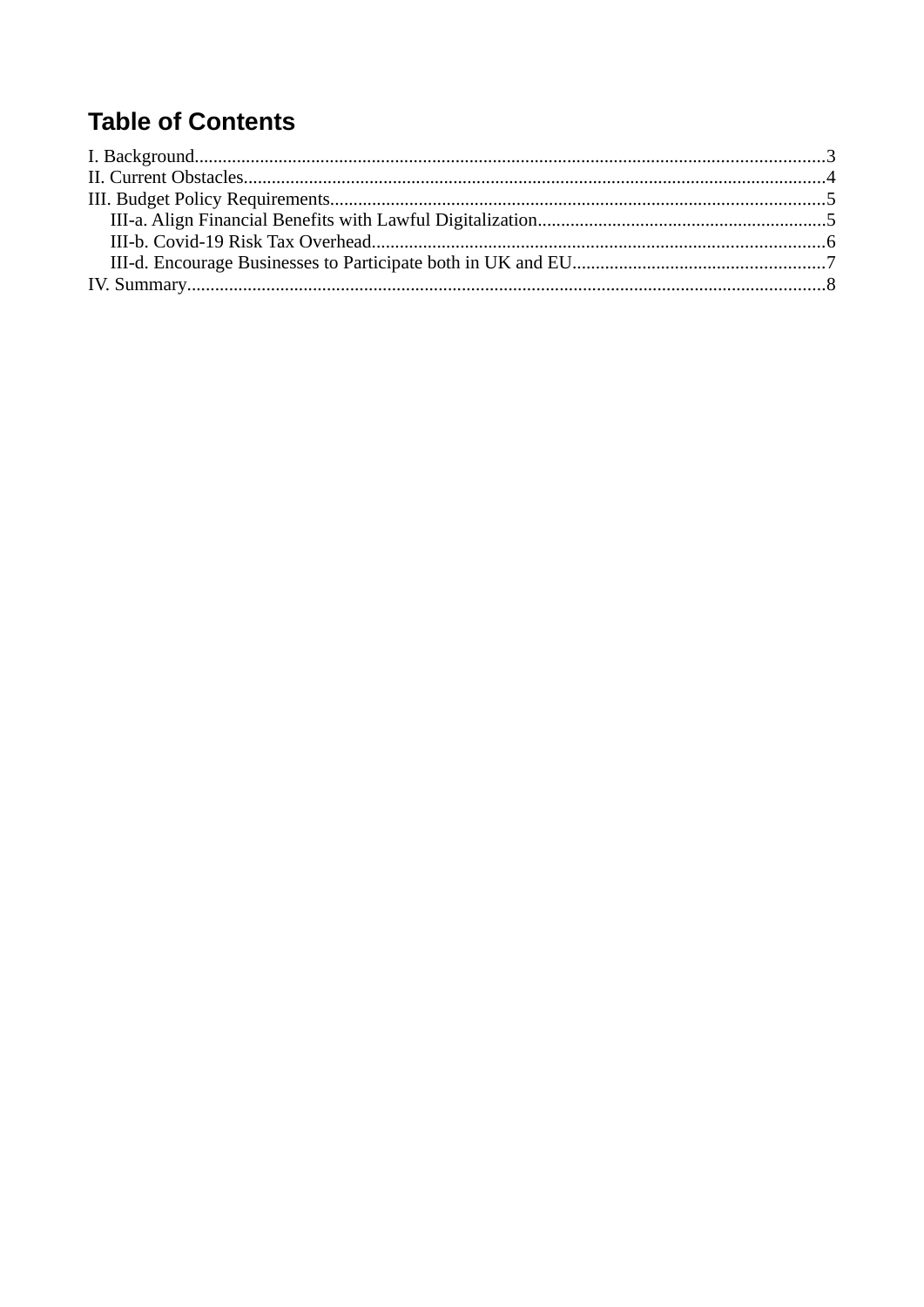## <span id="page-2-0"></span>**I. Background**

The 2021-22 Budget is an important budget for Australia in a new world order. This new world order is mainly created by:

- a. Digital Economy Developments Worldwide
- b. Covid-19 Pandemic
- c. Brexit the Independence of UK from EU Rules and Regulations

Due to such causes, the previous economic agenda that may have well been developed over the last few decades, needs to be re-assessed and re-aligned to the agenda of this new world. Further, the characteristics of this world order can be defined by:

- a. Fast paced commercial transactions across borders
- b. Stricter checks and developing regulations on external sources, including people when landing in Australia
- c. Re-evaluation of existing and future regulations of the UK, to which Australian businesses would be subjected

Accordingly, some adjustments would be required to ensure that Australia is not left behind in the latest economic dynamics of the world.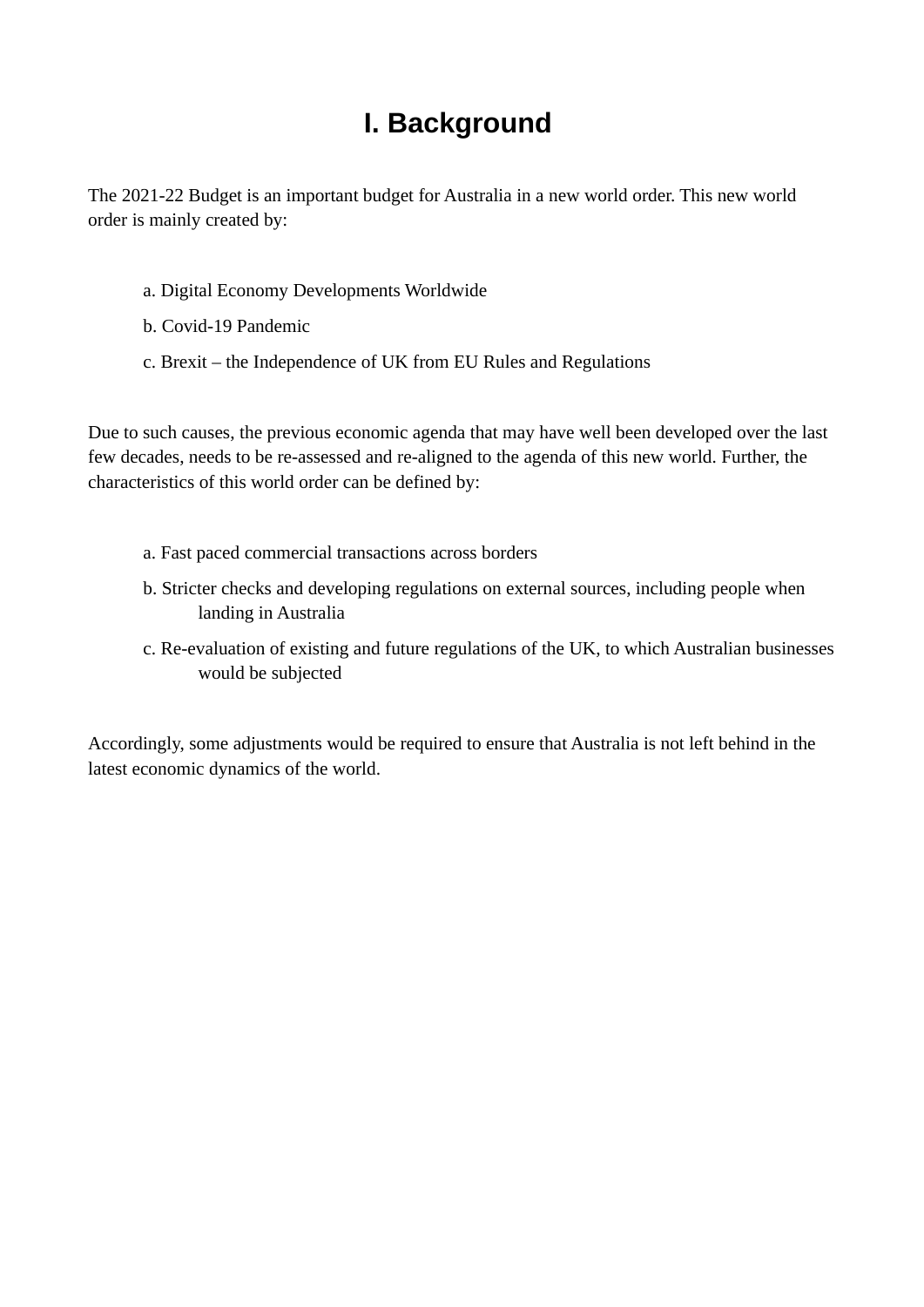## <span id="page-3-0"></span>**II. Current Obstacles**

The current obstacles that have been faced by Australia, in the issuing and implementation of the budget maybe defined as:

- a. Unknown regulations in the digital economy
- b. Covid-19 Checks and Vaccine development timeline
- c. Future relationship of the UK with EU, as pertaining to Australian businesses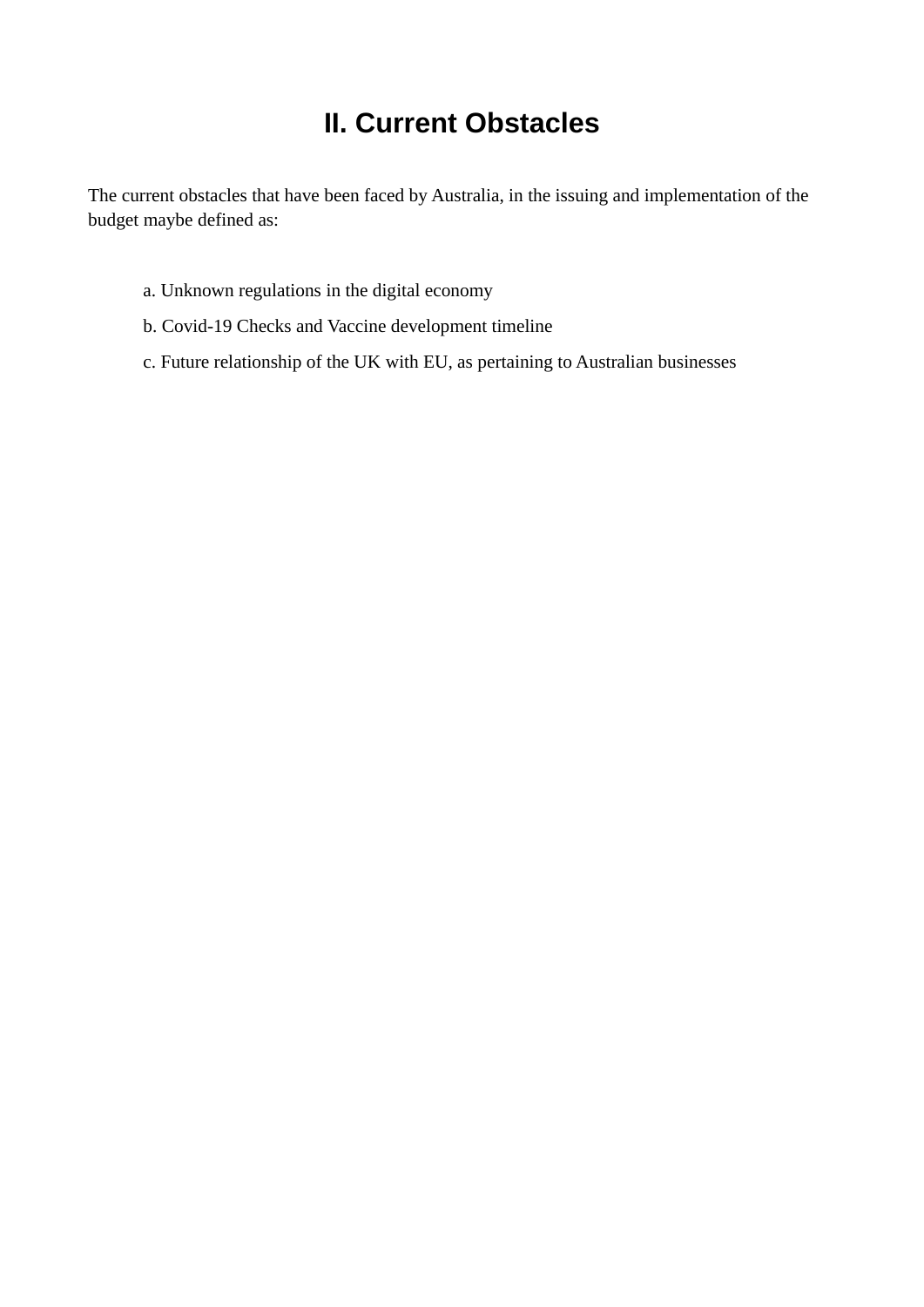### <span id="page-4-1"></span>**III. Budget Policy Requirements**

Accordingly, to stabilise and upgrade the working Australian economy to such requirements in the new world order, would require significant financial and economic assistance to businesses to adjust accordingly. Indeed, better business environment is expected for Australia from such world re-order, and businesses should need the minimal but critical support in order to face the economic conditions with confidence and financial abilities.

### <span id="page-4-0"></span>**III-a. Align Financial Benefits with Lawful Digitalization**

Unknown regulations and digital abilities that can be used legally in Australia, has been a long standing speculation, ultimately giving rise to a black economy, filled with persons and businesses that simply undertake criminal activities. Australia and Australians, are currently in a state where there is much dilemma and confusion in using digital methods, from retail to healthcare, as the source and further use and implications for Australians from such engagements, is indeed fraught with personal and economic dangers.

Hence, the budget for 2021-22 should encourage the economy to upgrade and align its digital technologies with latest digital regulations. Simultaneously, businesses who do not simply make any effort to align their business processes and practices with Australian regulations, should be discouraged financially with the same impetus.

It is suggested that a tax benefit to upgrade, apply and align business processes and practices that use latest digital technologies, according to clear Australian regulations, be provided. This would encourage businesses to startup new digital innovation to streamline their processes, whilst not operating in a high-risk environment, and that would also provide for creating new jobs for such projects. All businesses large and small can derive a particular benefit by:

- i. Reducing Tax Payable expenses
- ii. Sourcing such expense reduction in regulatory capital projects for digitalization
- iii. Contribute to the developing digital economy agenda

**It is suggested that up to 5% of the total Tax Payable by businesses, be granted benefits when businesses undertake such Projects for regulatory digital upgrades and alignment.**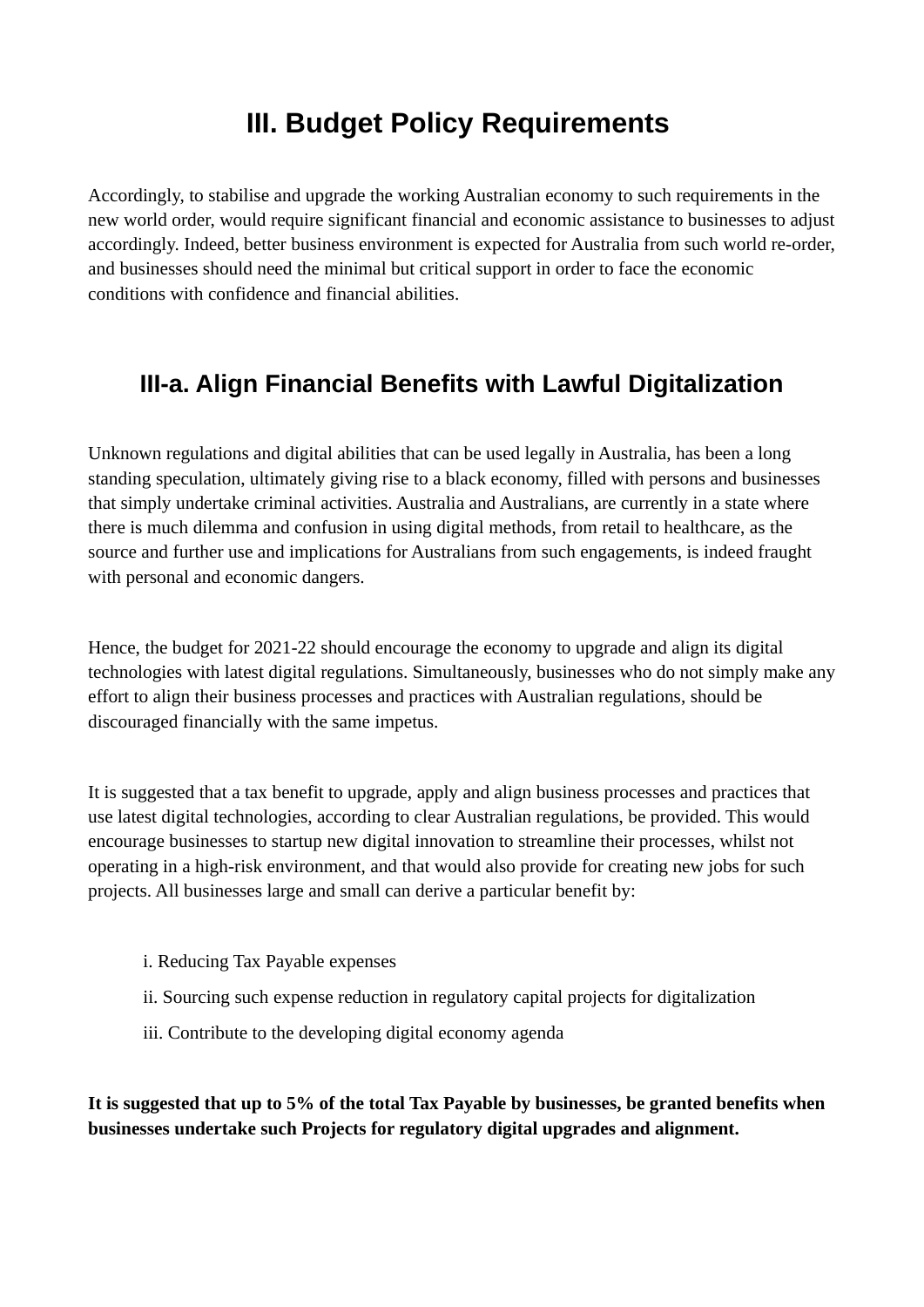Simultaneously, the high-risk that the Tax Office faces from high-risk operating environment of businesses due to digitalization, is reduced, adding to the net benefit that the Tax Office would gain from such economic upgrades of the Australian economy.

### <span id="page-5-0"></span>**III-b. Covid-19 Risk Tax Overhead**

Australia and Australians have indeed suffered immensely due to the Covid-19 Pandemic that has been sourced from foreign locations, mainly China. Due to no fault of their own, businesses had to shut down and people had to go without their regular employment, meaning the lifestyle and economic benefits that they have rightfully acquired, is arrested and under a lockdown. Steps should be taken at all levels of the Australian administration to ensure such Pandemic does not occur in Australia.

For this budget, businesses would be provided special incentive to be Covid compliant, where a business would obtain additional tax incentives, when they include specific steps to deter and mitigate any environmental and health issues that may arise such as the Covid-19 Pandemic.

Indeed, a business that regularly imports its goods and products from China, would be at a higher risk of spreading the disease, than a business who completely sources its products and raw materials from within Australia. This creates an unequal opportunity for such Australian businesses who do care and contribute to the Australian environment, and ensure that pandemic health risks are not inherited when conducting business in Australia.

**Accordingly, a tax benefit of up to 3% should be granted to businesses who comply with such health requirements, when they do not import any products, goods or raw materials, from such foreign sources that have a known risk of converting a health pandemic.**

**Simultaneously, an added 'Pandemic Risk Tax Overhead' of up to 15% should be applied to businesses who import products, goods and raw materials from high-risk countries, as a part of their business process.**

It is expected that by such measures, businesses who operate using Australian products, goods and raw materials would improve their business. Whilst, businesses who model their process on completely importing from foreign and high-risk locations, are discouraged and penalised for creating a Pandemic Risk in Australia, with its financial re-percussions.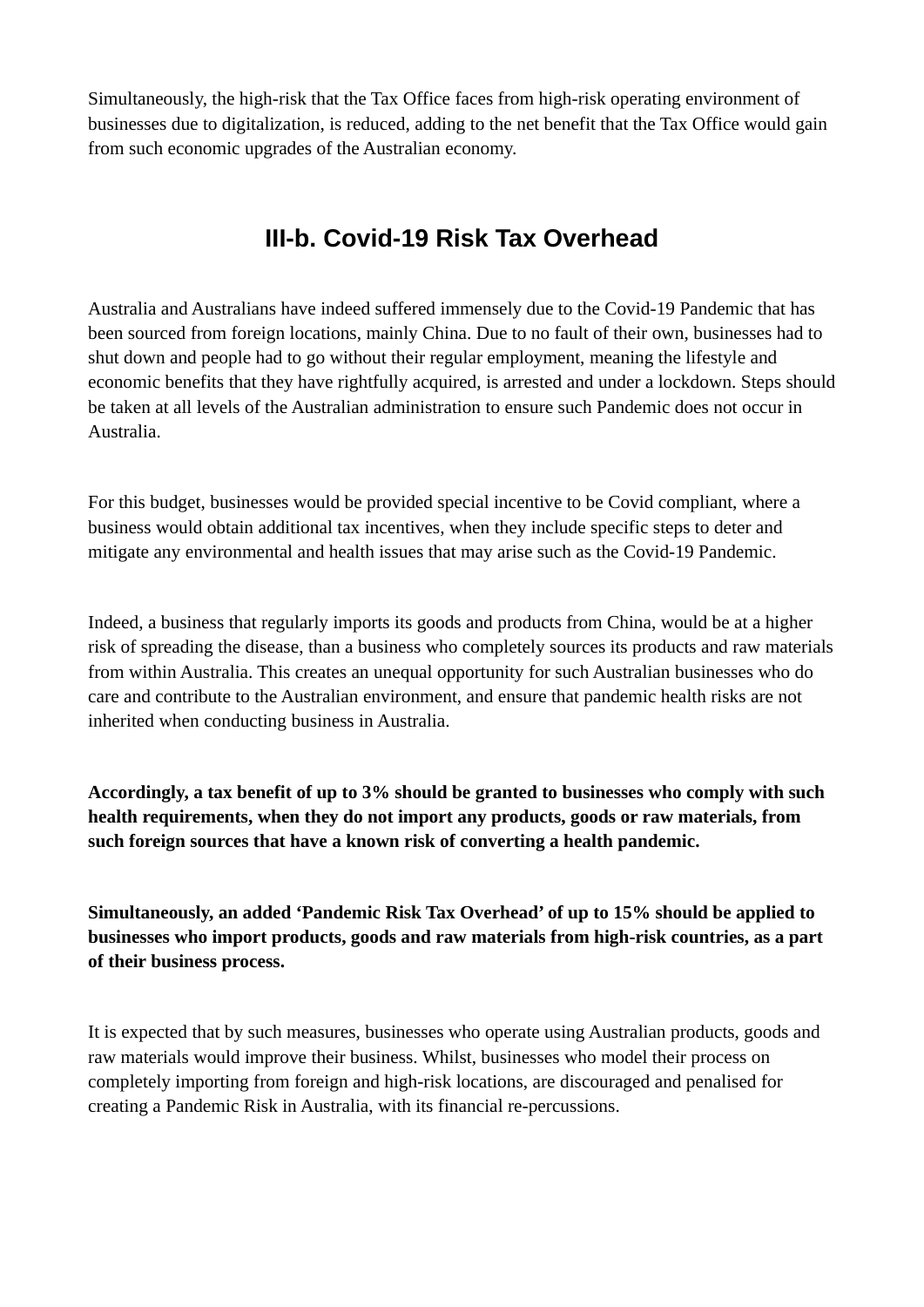### <span id="page-6-0"></span>**III-d. Encourage Businesses to Participate both in UK and EU**

Pre-Brexit, businesses had to operate in any one location in the European Union, to then be applicable as an European business, by setting up a branch, subsidary or even by virtue of exporting goods and services to the EU market. However, post-Brexit, the UK exit from the EU common market and its regulatory principles, indeed creates two markets for Australian businesses.

Whereas previously, the economic impetus of Australian business exporting to EU ex-UK or otherwise, was taken to be a single market transaction, now, with two defined markets of UK as well as EU, businesses have the opportunity to export both to the UK as well as the EU, correspondingly increasing their revenues.

However, post-Brexit some confusion remains as to a business decision to export to the continent of Europe, and the best profitable path to adopt for such transactions, whether ex-UK into EU, or ex-EU into the UK. From an independent Australian perspective, there holds no discrimination for business and market activities between Australia and the UK and EU respectively, and simultaneously. Indeed, a particular business that exports to the continent of Europe should be encouraged to export to both markets simultaneously, as opposed to having to decide an ex- path for supplying its goods and services.

**Accordingly, in the Budget 2021-22, businesses who export to the European continent, would be provided subsidies in the form of expense deduction, for setting up business operations in both UK and the EU, in the location where it had not been previously operating.**

Hence, if a business had been operating in the EU market ex-UK, the additional expenses that the business would now have to incur to initially set-up a business operation in the EU, would be an additional expense, that should be deductible for tax purposes, and vice-versa.